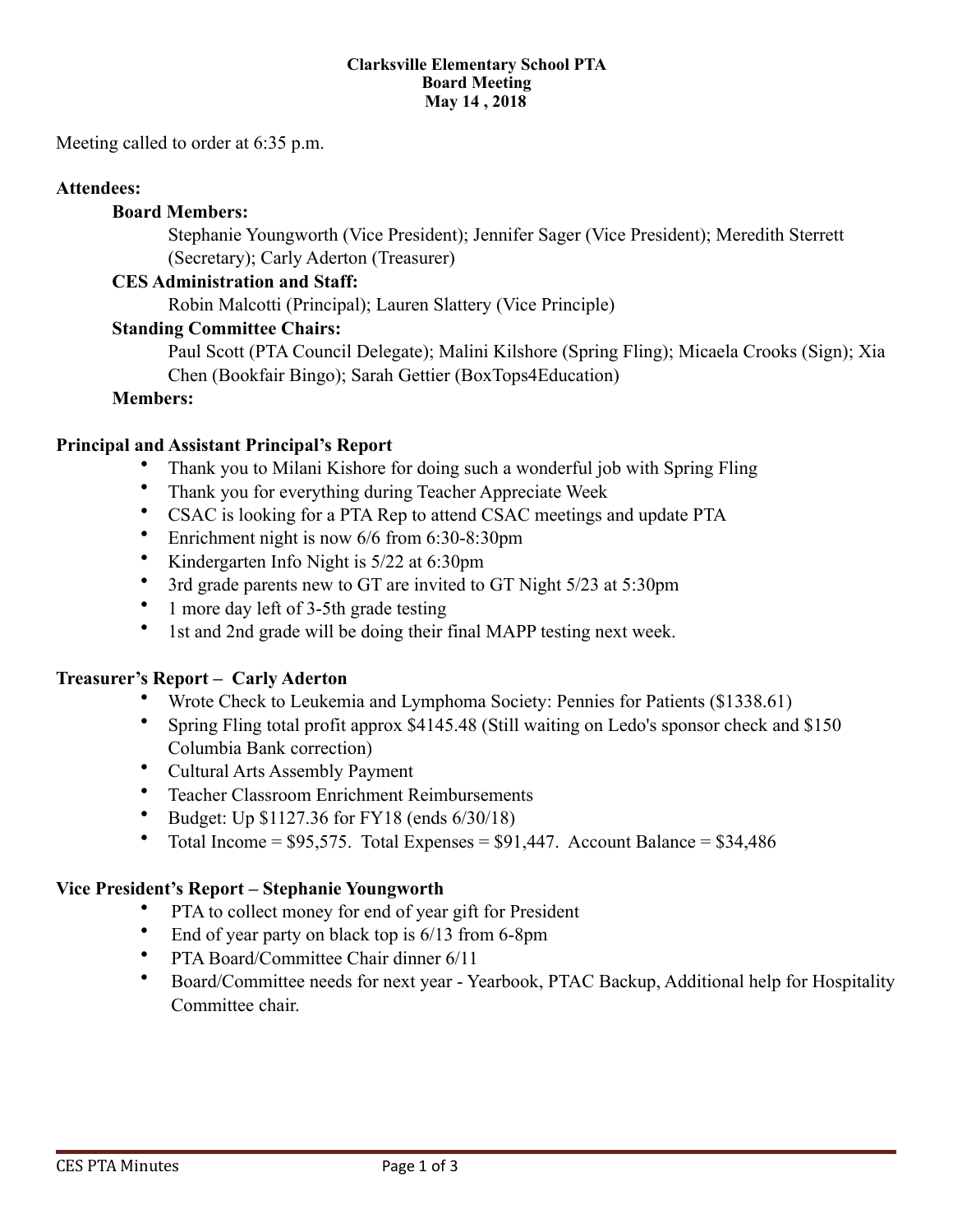## **PTA Delegate Report**

- Discussing changing the Report Cards to Standardized Based Grading Reporting
- Dave Clark spoke about rules for PTA Fundraising vs School Fundraising
- State has mandated that every faucet in each school needs to be tested for lead.

## **Committee Reports**

### **Membership**

• No Report

## **Volunteer Coordinator**

• No Report

# **Hospitality/Staff Appreciation**

• No Report

# **After School Programming**

• No Report

# **Box Tops**

- 1 more collection 5/24
- Possibly have someone to take over for next year

# **Communications**

• No Report

# **Cultural Arts**

No Report

# **Directory**

• No Report

# **5th Grade Programming**

- Teacher appreciation breakfast sponsored by 5th Grade went well last week. Eggspectations gives an incredibly generous discount for school functions and catered beautifully. Students helped serve teachers in chefs hats and aprons and handed out thank you notes and gifts of plants. Thanks to committee member, Takisha Schulterbrandt, who coordinated this.
- Student breakfast will be before school June 8th at the Gettier's house (with a rain date of June 13th). As in previous years, students will meet for breakfast then walk to school together.
- SCH is going well
- Moving on ceremony-- need to meet with Mrs. Harvey for sample programs etc.
- Collecting photos on the Shutterfly site but would appreciate broader sources for slide show. Can yearbook committee share photos?
- Picnic is set for Cedar Lane Park with catering by Kloby's and Kona Ice. Buses have been coordinated with Mrs. Blalock and Mrs. Harvey-- leaving CES 11:30. After Memorial Day, Mrs. Harvey will send out permission slips and we will ask for parent volunteers via sign-up genius for various areas (pavilion, playground/bathrooms, baseball field, football field)
- Working on class gift of bulletin boards for 3rd Grade hall. The tile in that hall limits height to 3 ft. The two existing boards in that hall are 3'x6', which is proving difficult to find. Continue to search, but are considering alternatives if cannot find them.
- A purchasing plaques for the quilt outside the cafeteria and the bulletin boa=